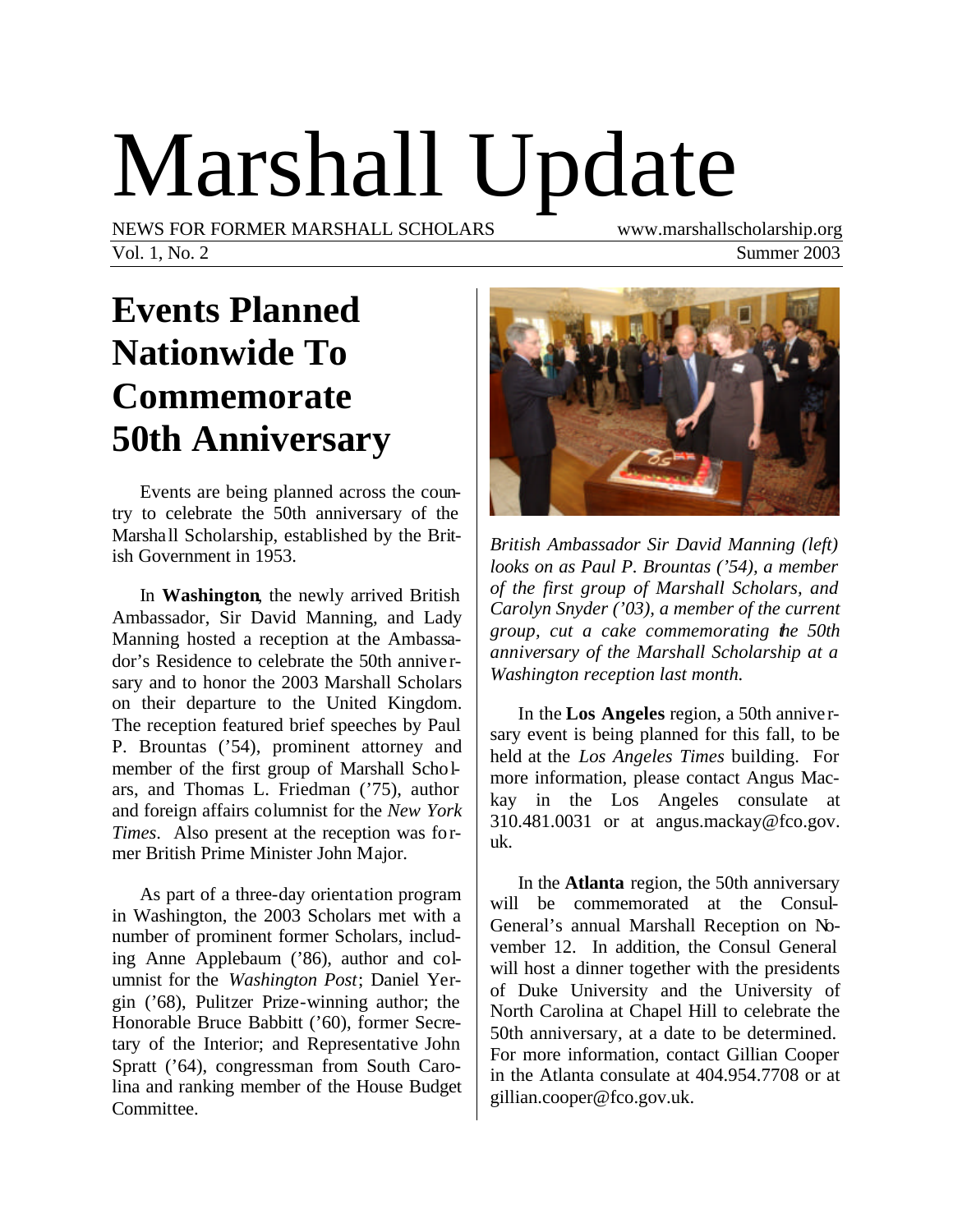

*New York Times columnist Thomas L. Friedman ('75) addresses current and former Marshall Scholars and guests at the Washington reception.*

Several events are being planned for the **Chicago** region, to be hosted by the new Consul General, Andrew Seaton. More information is available from Caroline Cracraft in the Chicago consulate at 312.970.3811 or at caroline.cracraft@fco.gov.uk.

In June, a reception was held in **San Francisco** to honor the 50th anniversary, featuring former Secretary of State George Shultz. No further events are currently being planned in that region.

The consulate in **Boston** will host a 50th anniversary event at the end of the year, along with an event in early 2004 in the New Haven, Conn., area. For more information, please contact Terry Evans in the Boston consulate at 617.245.4513 or at terri.evans@fco.gov.uk.

Plans are still being made for events in the **New York** and **Houston** regions. For more information about New York, please contact Ray Raymond at 212.745.0252 or at ray.raymond@fco.gov.uk; for Houston, please contact Helen Mann at 713.659.6270 or at helen.mann@fco.gov.uk.

## **1993 Scholars reunion planned**

To mark the 10th anniversary of the departure of the 1993 Marshall Scholars, a reunion is being planned for Saturday, November 22, in New York. The reunion will include dinner at the W Union Square Hotel. For more information, please contact Kannon Shanmugam ('93) at 202.879.5964 or at kannon@kirkland.com.